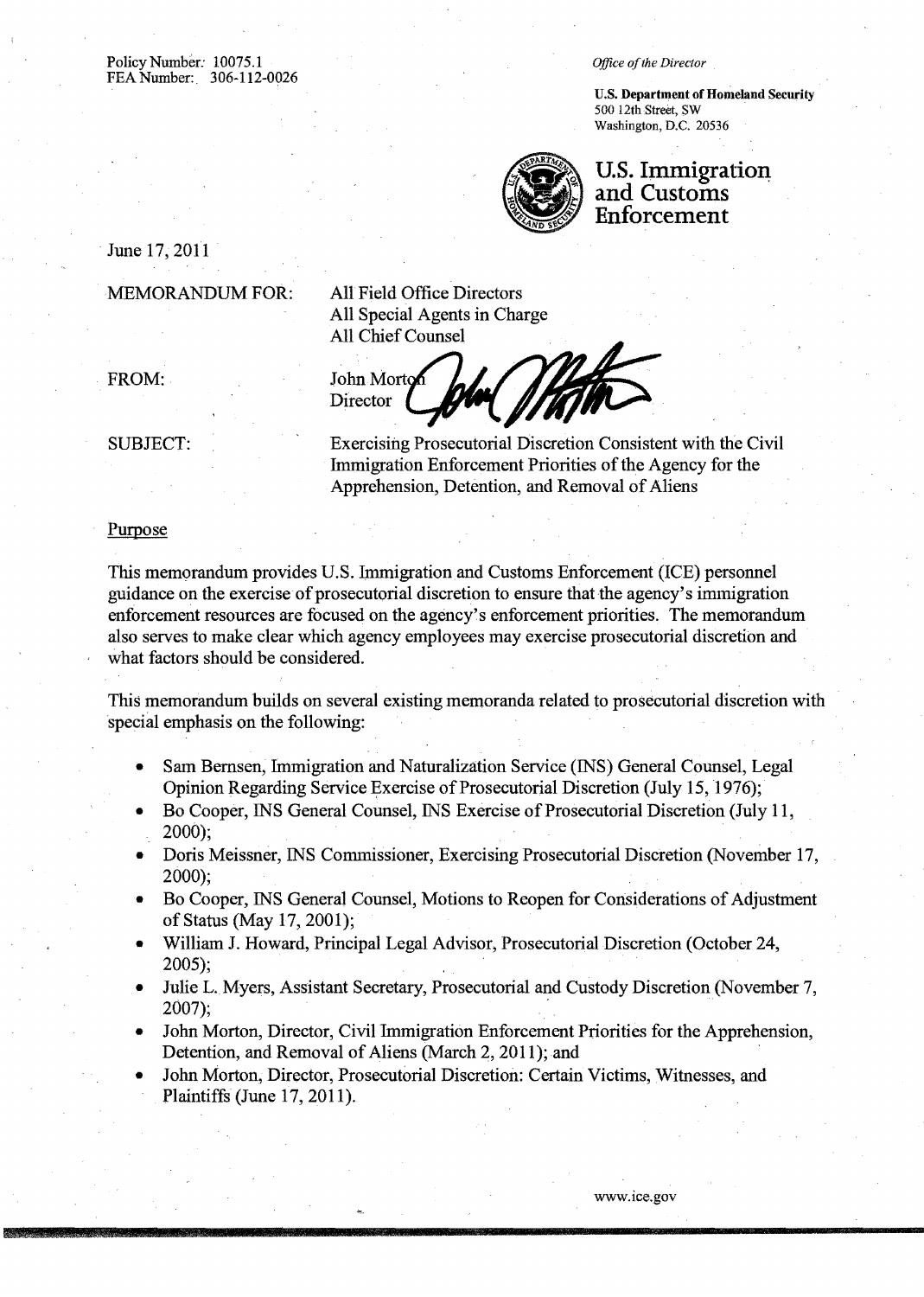*Exercising Prosecutorial Discretion Consistent with the Priorities of the Agency for the* Apprehension, Detention, and Removal of Aliens

The following memoranda related to prosecutorial discretion are rescinded:

- Johnny N; Williams, Executive Associate Commissioner (EAC) for Field Operations, Supplemental Guidance Regarding Discretionary Referrals for Special Registration (October 31, 2002); and
- Johnny N. Williams, EAC for Field Operations, Supplemental NSEERS Guidance for Call-In Registrants (January 8, 2003).

## Background

One of ICE's central responsibilities is to enforce the nation's civil immigration laws in coordination with U.S. Customs and Border Protection (CBP) and U.S. Citizenship and Immigration Services (USCIS). ICE, however, has limited resources to remove those illegally in the United States. ICE must prioritize the use of its enforcement personnel, detention space, and removal assets to ensure that the aliens it removes represent, as much as reasonably possible, the agency's enforcement priorities, namely the promotion of national security, border security, public safety, and the integrity of the immigration system. These priorities are outlined in the ICE Civil Immigration Enforcement Priorities memorandum of March 2, 2011, which this memorandum is intended to support.

Because the agency is confronted with more administrative violations than its resources can address, the agency must regularly exercise "prosecutorial discretion" if it is to prioritize its efforts. In basic terms, prosecutorial discretion is the authority of an agency charged with enforcing a law to decide to what degree to enforce the law against a particular individual. ICE, like any other law enforcement agency, has prosecutorial discretion and may exercise it in the ordinary course of enforcement<sup>1</sup>. When ICE favorably exercises prosecutorial discretion, it essentially decides not to assert the full scope of the enforcement authority available to the agency in a given case.

In the civil immigration enforcement context, the term "prosecutorial discretion" applies to a broad range of discretionary enforcement decisions, including but not limited to the following:

deciding to issue or cancel a notice of detainer;

2E& &£ -

- deciding to issue, reissue, serve, file, or cancel a Notice to Appear (NTA);
- focusing enforcement resources on particular administrative violations or conduct:
- deciding whom to stop, question, or arrest for an administrative violation;
- deciding whom to detain or to release on bond, supervision, personal recognizance, or other condition;
- seeking expedited removal or other forms of removal by means other than a formal removal proceeding in immigration court;

 $<sup>1</sup>$  The Meissner memorandum's standard for prosecutorial discretion in a given case turned principally on whether a</sup> substantial federal interest was present. Under this memorandum, the standard is principally one of pursuing those Cases that meet the agency's priorities for federal immigration enforcement generally.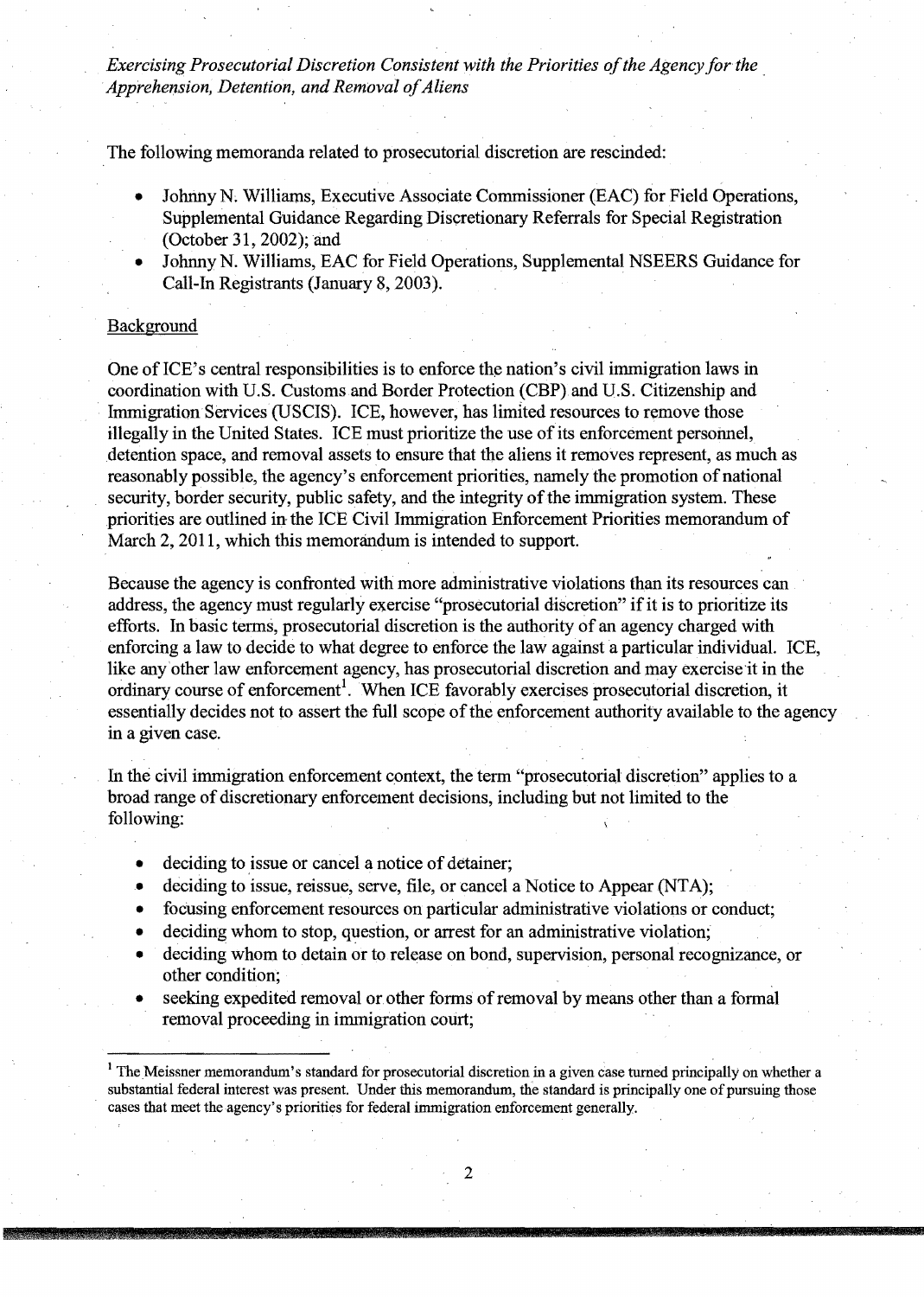*Exercising Prosecutorial Discretion Consistent with the Priorities of the Agency for the Apprehension, Detention, and Removal ofAliens* 

- settling or dismissing a proceeding;
- granting deferred action, granting parole, or staying a final order of removal;
- agreeing to voluntary departure, the withdrawal of an application for admission, or other action in lieu of obtaining a formal order of removal;
- pursuing an appeal;
- executing a removal order; and
- responding to or joining in a motion to reopen removal proceedings and to consider joining in a motion to grant relief or a benefit.

#### Authorized ICE Personnel

is

Prosecutorial discretion in civil immigration enforcement matters is held by the Director<sup>2</sup> and may be exercised, with appropriate supervisory oversight, by the following ICE employees according to their specific responsibilities and authorities:

- officers, agents, and their respective supervisors within Enforcement and Removal Operations (ERO) who have authority to institute immigration removal proceedings or to otherwise engage in civil immigration enforcement;
- officers, special agents, and their respective supervisors within Homeland Security. Investigations (HSI) who have authority to institute immigration removal proceedings or to otherwise engage in civil immigration enforcement;
- attorneys and their respective supervisors within the Office of the Principal Legal Advisor (OPLA) who have authority to represent ICE in immigration removal proceedings before the Executive Office for Immigration Review (EOIR); and
- the Director, the Deputy Director, and their senior staff.

ICE attorneys may exercise prosecutorial discretion in any immigration removal proceeding before EOIR, on referral of the case from EOIR to the Attorney General, or during the pendency of an appeal to the federal courts, including a proceeding proposed or initiated by CBP or USCIS. If an ICE attorney decides to exercise prosecutorial discretion to dismiss, suspend, or close a particular case or matter, the attorney should notify the relevant ERO, HSI, CBP, or USCIS charging official about the decision. In the event there is a dispute between the charging official and the ICE attorney regarding the attorney's decision to exercise prosecutorial discretion, the ICE Chief Counsel should attempt to resolve the dispute with the local supervisors ofthe charging officiaL Iflocal resolution is not possible, the matter should be elevated to the Deputy Director of ICE for resolution.

 $2^2$  Delegation of Authority to the Assistant Secretary, Immigration and Customs Enforcement, Delegation No. 7030.2 (November 13, 2004), delegating among other authorities, the authority to exercise prosecutorial discretion in immigration enforcement matters (as defined in  $8 \text{ U.S.C.} \$   $1101(a)(17)$ ).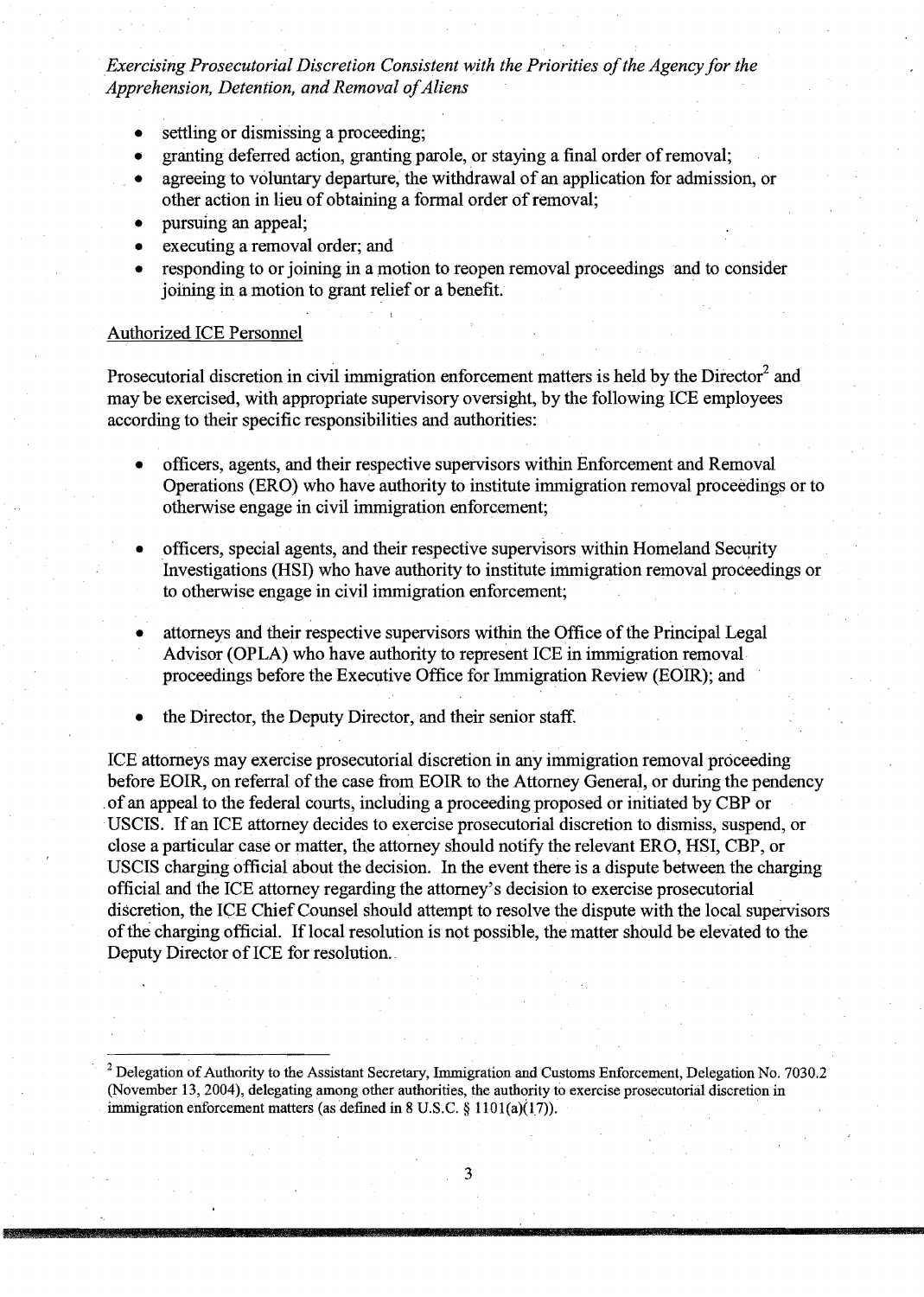# Exercising Prosecutorial Discretion Consistent with the Priorities of the Agency for the Apprehension, Detention, and Removal of Aliens

## Factors to Consider When Exercising Prosecutorial Discretion

When weighing whether an exercise of prosecutorial discretion may be warranted for a given alien, ICE officers, agents, and attorneys should consider all relevant factors, including, but not limited to

- the agency's civil immigration enforcement priorities;
- the person's length of presence in the United States, with particular consideration given to presence while in lawful status;
- $\bullet$  the circumstances of the person's arrival in the United States and the manner of his or her entry, particularly if the alien came to the United States as a young child;
- the person's pursuit of education in the United States, with particular consideration given to those who have graduated from a U.S. high school or have successfully pursued or are pursuing a college or advanced degrees at a legitimate institution of higher education in the United States;
- whether the person, or the person's immediate relative, has served in the U.S. military, reserves, or national guard, with particular consideration given to those who served in combat;
- the person's criminal history, including arrests, prior convictions, or outstanding arrest warrants;
- the person's immigration history, including any prior removal, outstanding order of removal, prior denial of status, or evidence of fraud;
- whether the person poses a national security or public safety concern;
- the person's ties and contributions to the community, including family relationships;
- $\bullet$  the person's ties to the home country and conditions in the country;
- $\bullet$  the person's age, with particular consideration given to minors and the elderly;
- whether the person has a U.S. citizen or permanent resident spouse, child, or parent;
- whether the person is the primary caretaker of a person with a mental or physical disability, minor, or seriously ill relative;
- whether the person or the person's spouse is pregnant or nursing;
- whether the person or the person's spouse suffers from severe mental or physical illness;
- whether the person's nationality renders removal unlikely;
- whether the person is likely to be granted temporary or permanent status or other relief from removal, including as a relative of a U.S. citizen or permanent resident;
- whether the person is likely to be granted temporary or permanent status or other relief from removal, including as an asylum seeker, or a victim of domestic violence, human trafficking, or other crime; and
- whether the person is currently cooperating or has cooperated with federal, state or local law enforcement authorities, such as ICE, the U.S Attorneys or Department of Justice, the Department of Labor, or National Labor Relations Board, among others.

This list is not exhaustive and no one factor is.determinative. ICE officers, agents, and attorneys should always consider prosecutorial discretion on a case-by-case basis. The decisions should be based on the totality of the circumstances, with the goal of conforming to ICE's enforcement priorities.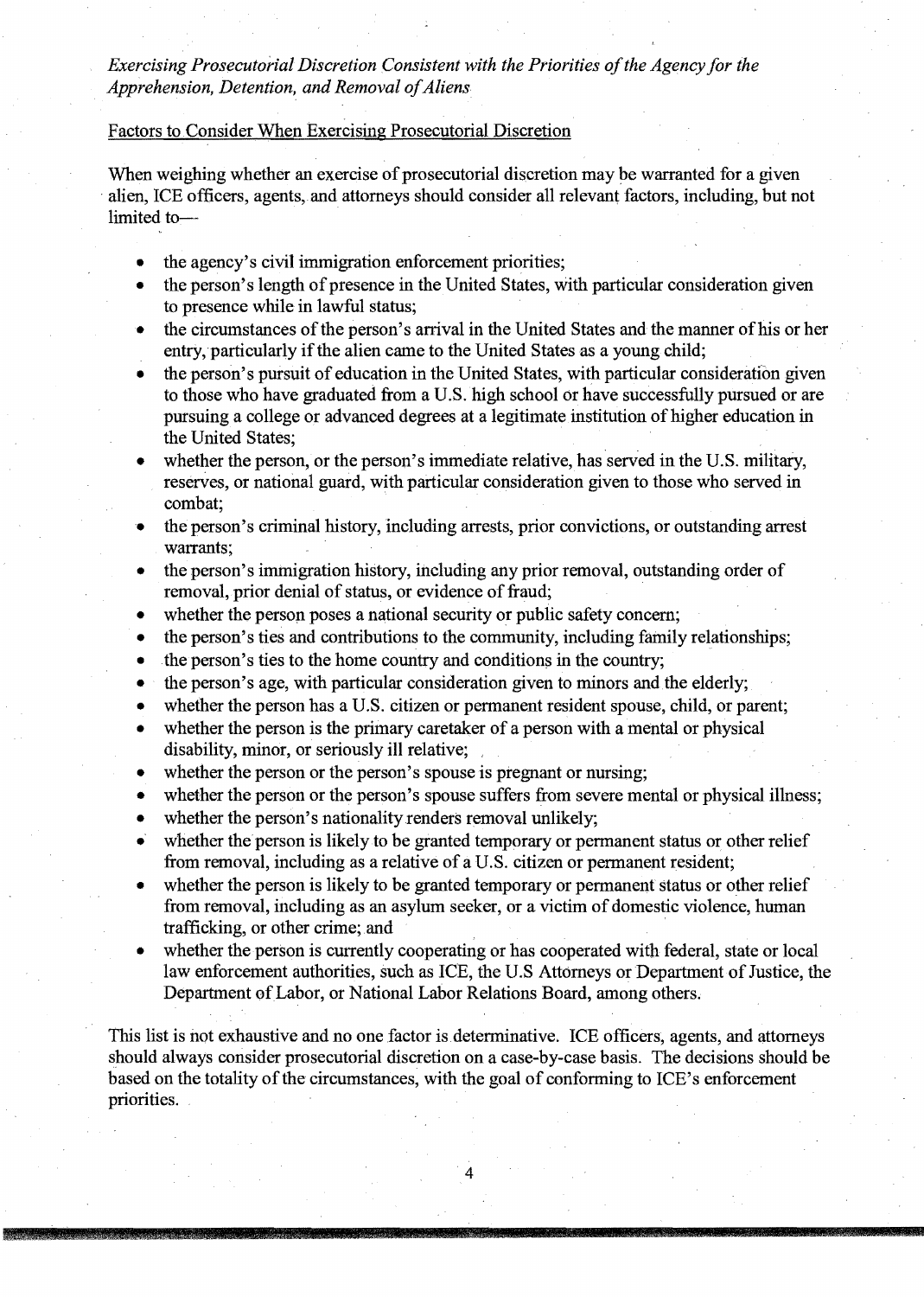# *Exercising Prosecutorial Discretion Consistent with the Priorities of the Agency for the Apprehension, Detention, and Removal ofAliens*

That said, there are certain classes of individuals that warrant particular care. As was stated in the Meissner memorandum on Exercising Prosecutorial Discretion, there are factors that can help ICE officers, agents, and attorneys identify these cases so that they can be reviewed as early as possible in the process.

The following positive factors should prompt particular care and consideration:

- veterans and members of the U.S. armed forces;
- long-time lawful permanent residents;
- minors and elderly individuals;
- individuals present in the United States since childhood;
- $\bullet$  pregnant or nursing women;

ka a bandar da ya bandar da ya gunda ya bandar da ya bandar da ya masa da ya kasa da ya kasa ya kasa ya kasa y<br>Wana wasan ƙwallon ƙafa ya kasa ƙasar ƙasar Ingila. Na kasa kasa ya kasa wa kasa wa kasa wa kasa wa kasa wa ka

- victims of domestic violence, trafficking, or other serious crimes;
- individuals who suffer from a serious mental or physical disability; and
- individuals with serious health conditions.

In exercising prosecutorial discretion in furtherance of ICE's enforcement priorities, the following negative factors should also prompt particular care and consideration by ICE officers, agents, and attorneys:

- individuals who pose a clear risk to national security;
- serious felons, repeat offenders, or individuals with a lengthy criminal record of any kind;
- known gang members or other individuals who pose a clear danger to public safety; and
- individuals with an egregious record of immigration violations, including those with a record of illegal re-entry and those who have engaged in immigration fraud.

### **Timing**

While ICE may exercise prosecutorial discretion at any stage of an enforcement proceeding, it is generally preferable to exercise such discretion as early in the case or proceeding as possible in order to preserve government resources that would otherwise be expended in pursuing the enforcement proceeding. As was more extensively elaborated on in the Howard Memorandum on Prosecutorial Discretion, the universe of opportunities to exercise prosecutorial discretion is large. It may be exercised at any stage of the proceedings. It is also preferable for ICE officers, agents, and attorneys to consider prosecutorial discretion in cases without waiting for an alien or alien's advocate or counsel to request a favorable exercise of discretion. Although affirmative requests from an alien or his or her representative may prompt an evaluation of whether a favorable exercise of discretion is appropriate in a given case, ICE officers, agents, and attorneys should examine each such case independently to determine whether a favorable exercise of discretion may be appropriate.

In cases where, based upon an officer's, agent's, or attorney's initial examination, an exercise of prosecutorial discretion may be warranted but additional information would assist in reaching a final decision, additional information may be requested from the alien or his or her representative. Such requests should be made in conformity with ethics rules governing

5